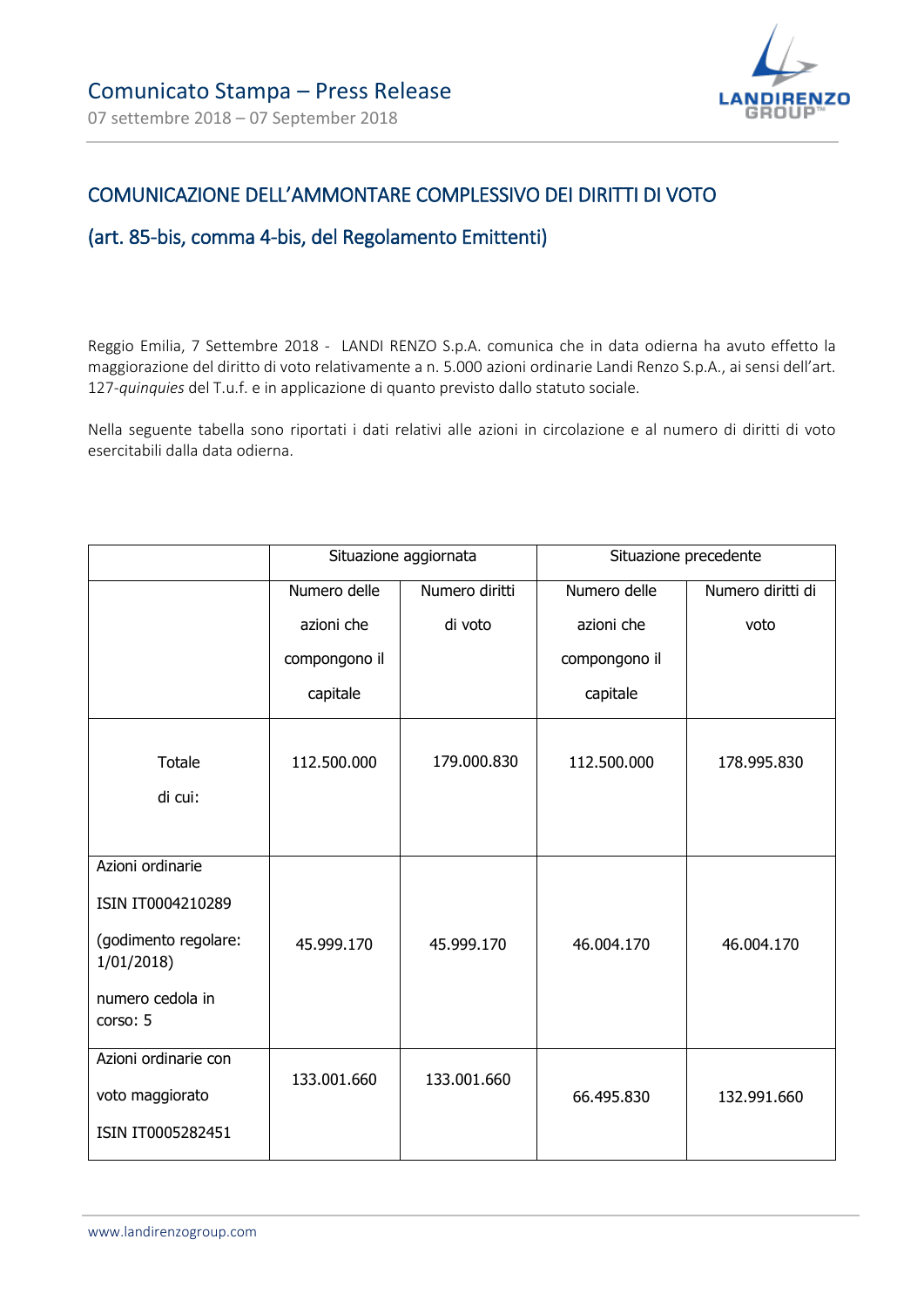

# Comunicato Stampa – Press Release

07 settembre 2018 – 07 September 2018

| (godimento regolare:<br>1/01/2018 |  |  |
|-----------------------------------|--|--|
| numero cedola in<br>corso: 5      |  |  |

Landi Renzo S.p.A. è leader mondiale nel settore dei componenti e dei sistemi di alimentazione a GPL e Metano per autotrazione. La Società, con sede a Cavriago (Reggio Emilia) e con un'esperienza di oltre 60 anni nel settore, si è caratterizzata per l'internazionalità dell'attività che si concretizza nella presenza in oltre 50 Paesi, con una percentuale di vendite generata all'estero di circa l'80%. Landi Renzo S.p.A. è quotata sul segmento STAR del Mercato MTA di Borsa Italiana dal giugno 2007.

Per ulteriori informazioni:

LANDI RENZO Paolo Cilloni *CFO and Investor Relator* [ir@landi.it](mailto:ir@landi.it) 

Contatti per i media Image Building

Cristina Fossati, Angela Fumis, Anna Pirtali Tel: 02 89011300 e-mail: [landirenzo@imagebuilding.it](mailto:landirenzo@imagebuilding.it)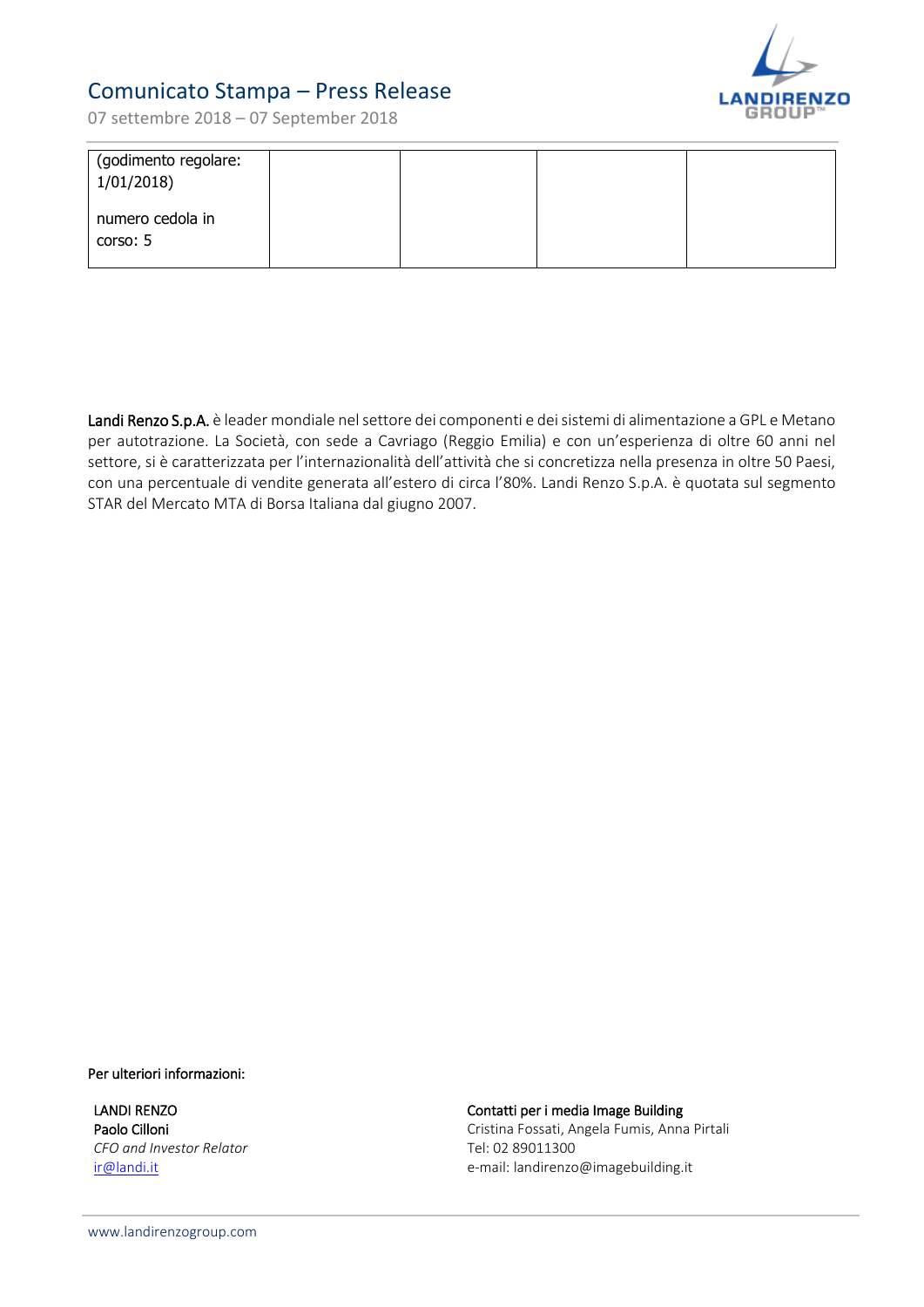

## NOTIFICATION OF CHANGES IN THE TOTAL AMOUNT OF THE VOTING RIGHTS

#### (Article 85-bis, section 4-bis, of Consob Regulation no. 11971)

Reggio Emilia, 7 September 2018– LANDI RENZO S.p.A. hereby announces that on September, 7, 2018 became effective the increase of voting rights relating to nr. 5.000 Landi Renzo S.p.A. ordinary shares, pursuant to article 127-*quinquies* of Legislative Decree 58/98 and in application of the provisions of the by-laws.

The following chart shows the total amount of the current Ordinay Shares and the total amount of the voting rights exercisable starting from today.

|                                                                                           | Current number of voting rights                               |                            | Previous number of voting rights                           |                            |
|-------------------------------------------------------------------------------------------|---------------------------------------------------------------|----------------------------|------------------------------------------------------------|----------------------------|
|                                                                                           | Number of<br>shares of<br>which the<br>capital is<br>composed | Number of<br>voting rights | Number of<br>shares of which<br>the capital is<br>composed | Number of<br>voting rights |
| Total amount,<br>of which:                                                                | 112,500,000                                                   | 179,000,830                | 112,500,000                                                | 178,995,830                |
| Ordinary Shares ISIN<br>IT0004210289<br>(dividend rights<br>1/01/2018<br>Current cupon: 5 | 45,999,170                                                    | 45,999,170                 | 46,004,170                                                 | 46,004,170                 |
| Ordinary Shares with<br>increased voting<br>rights<br>ISIN IT0005282451                   | 133,001,660                                                   | 133,001,660                | 66,495,830                                                 | 132,991,660                |